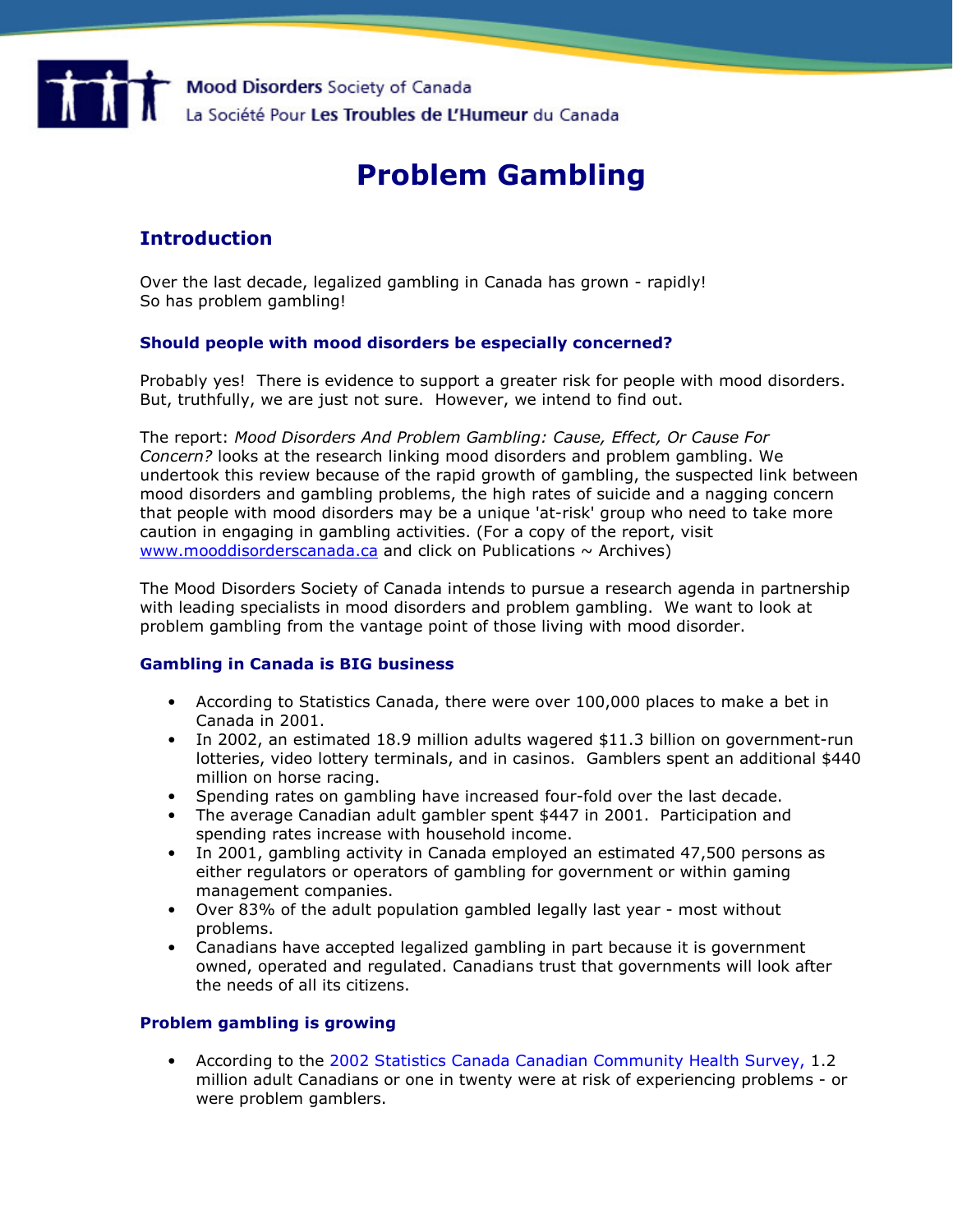- Problem gamblers are more likely to have higher rates of alcohol dependency and substance abuse.
- Of the 85% of problem gamblers who recognized they had a problem, over half had tried to stop gambling but were unable to do so.
- The more often people gamble the more likely they are to have problems (particularly if their game of choice is casino games or video lottery terminals).
- Problem gambling causes serious financial, social, and emotional harm, not just to the person gambling, but to their family as well.
- Youth are twice as likely as adults to develop a gambling problem.
- Only a fraction of those with problems seek professional help.

## Problem Gambling And Mood Disorders

- Using the 2002 Canadian Community Health Survey, researchers found that onequarter of problem gamblers suffered a major clinical depression at some point in their lives.
- In the same survey, one-fifth of problem gamblers had contemplated suicide in the last year.
- In a recent Quebec study, more than half of the 75 people whose suicides were linked to gambling problems had a major mental illness - primarily depression.
- In numerous studies, researchers found that over three quarters of people who sought treatment for gambling problems also experienced a major depressive disorder.
- Researchers found that many people gamble to cope with feelings of loss, to avoid difficult situations or when they are depressed or feeling anxious.
- Research suggests that depression and anxiety are not relieved by gambling and, in fact, gambling appears to make things worse.
- Gambling, mood disorders and drinking are a volatile mix. It appears that when these three elements combine, gambling problems are more severe, emotional and physical health is worse and the risk of suicide goes up.

If you have a mood disorder and you choose to gamble - take care!

### What are the warning signs of a gambling problem?

Sadly, many people hide their problem gambling from others. There are no physical signs like slurred speech that can help you spot a problem. However, there are other signs. For example, you can tell someone's gambling is getting out of control if they:

- Spend large amounts of time gambling
- Begin to place larger bets, and bet more often
- Have growing debts
- Promise to cut back on gambling, but cannot seem to do it
- Refuse to explain their behaviour, or lie about it
- Feel frequent highs and lows
- Boast about winning but hide their losses
- Prefer gambling to a special family occasion
- Seek new places to gamble close to home and away, like on vacation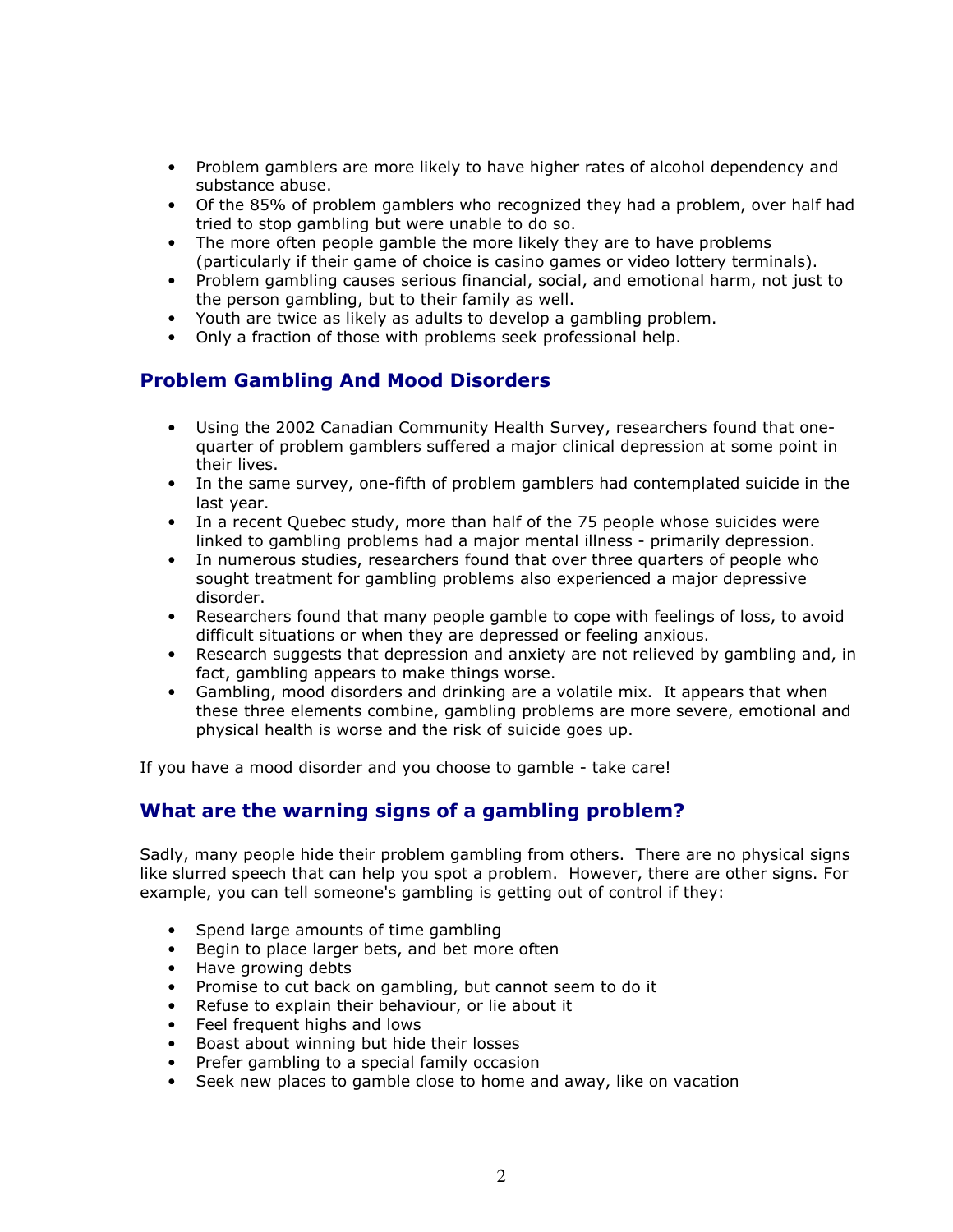• Pin their hopes on the "big win," believing that this will solve financial or other problems.

### Tips for gambling responsibly

Anyone who gambles may be at risk of developing problems - under the right set of circumstances. The only way to remove the risk completely is not to gamble at all. However, if you choose to gamble, there are ways that you can lower the risk.

Consider the following steps to keep your gambling safe.

- Set limits on the amount of money and time spent gambling. STICK TO THEM.
- Leave your credit and bank debit cards at home. Don't bring along "extra" money.
- If you are losing, don't chase your losses.
- If you are winning, remember the odds are against you keeping your winnings. Quit while you are ahead. Winning happens by chance.
- Balance gambling with other leisure activities.
- Treat gambling as entertainment, not as a way to make money or pay debts.
- Gamble sober.
- Don't borrow money to gamble.
- Gamble only with money you can afford to lose and consider it part of your entertainment budget
- Take breaks regularly so you don't get too focused on gambling. Remember you need to eat and drink and sitting too long in one position is not good for your circulation.
- Don't gamble alone. Play with friends who don't have a problem with gambling.
- Don't gamble if you are upset, depressed, angry or in other ways emotionally at risk.
- If you find yourself breaking any of these guidelines, stop gambling at once, and give yourself some time away from the games to get some distance and think about what you are doing.
	- o (Source: CAMH Problem Gambling Project).

# What is harmful gambling?

- Losing track of time and spending more hours in play than you intended.
- Spending more money than you planned on or can afford to lose.
- Ignoring work and family responsibilities because of gambling.
- Borrowing money or using household expense money to gamble.
- "Chasing your losses" in an attempt to win back your money.
- Seeing gambling as a way to 'earn' money believing that your 'investment' will eventually pay off.
- Gambling is the most important activity in your life over all other interests.
- Using gambling to cope with your problems or avoid things.
- Your gambling is causing conflicts within your family and friendships.
- Letting your health suffer.
	- o (Source: CAMH Problem Gambling Project).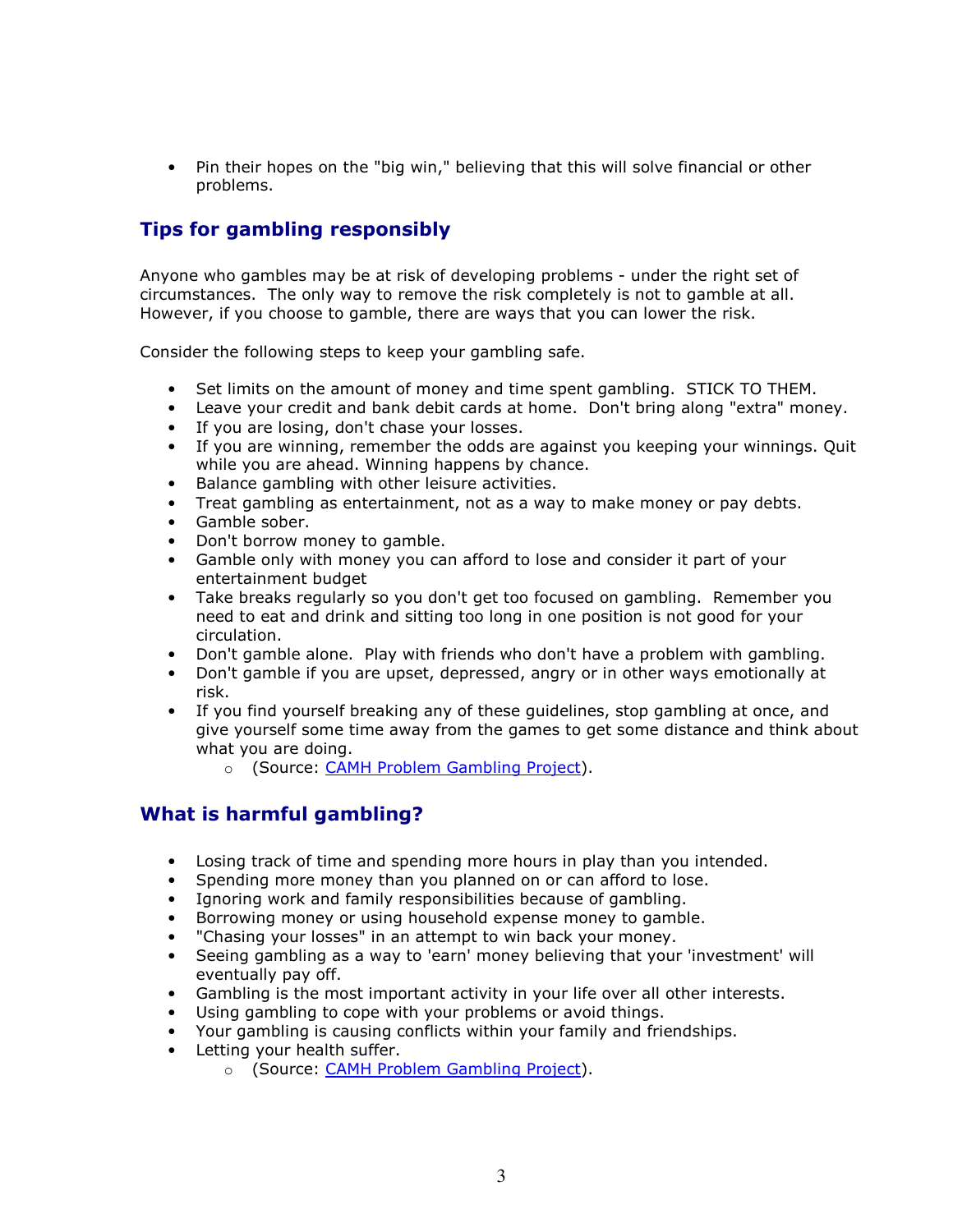# Canadian Problem Gambling Index

Many gamblers have trouble accepting that they may have a problem with gambling. The following survey is a widely used. It is a reliable tool for assessing gambling problems. It will help give you a good idea if you have a problem that needs corrective action.

#### Thinking about the last 12 months... Have you bet more than you could really afford to lose?

| $\square$ Never                                                                                                                           | $\square$ Sometimes | $\Box$ Most of the time                                                        | □ Almost always      |
|-------------------------------------------------------------------------------------------------------------------------------------------|---------------------|--------------------------------------------------------------------------------|----------------------|
| amounts of money to get the same feeling of excitement?                                                                                   |                     | Still thinking about the last 12 month, have you needed to gamble with larger  |                      |
| $\square$ Never                                                                                                                           | $\square$ Sometimes | $\Box$ Most of the time                                                        | □ Almost always      |
| lost?                                                                                                                                     |                     | When you gambled, did you go back another day to try to win back the money you |                      |
| $\square$ Never                                                                                                                           | $\square$ Sometimes | $\Box$ Most of the time                                                        | $\Box$ Almost always |
|                                                                                                                                           |                     | Have you borrowed money or sold anything to get money to gamble?               |                      |
| $\square$ Never                                                                                                                           | $\square$ Sometimes | $\Box$ Most of the time                                                        | $\Box$ Almost always |
|                                                                                                                                           |                     | Have you felt that you might have a problem with gambling?                     |                      |
| $\square$ Never                                                                                                                           | $\square$ Sometimes | $\Box$ Most of the time                                                        | $\Box$ Almost always |
|                                                                                                                                           |                     | Has gambling caused you any health problems, including stress or anxiety?      |                      |
| $\square$ Never                                                                                                                           | $\square$ Sometimes | $\Box$ Most of the time                                                        | □ Almost always      |
| Have people criticized your betting or told you that you had a gambling problem,<br>regardless of whether or not you thought it was true? |                     |                                                                                |                      |
| $\square$ Never                                                                                                                           | $\square$ Sometimes | $\Box$ Most of the time                                                        | □ Almost always      |
|                                                                                                                                           |                     | Has your gambling caused any financial problems for you or your household?     |                      |
| $\square$ Never                                                                                                                           | $\square$ Sometimes | $\Box$ Most of the time                                                        | □ Almost always      |
| gamble?                                                                                                                                   |                     | Have you felt guilty about the way you gamble or what happens when you         |                      |
| $\square$ Never                                                                                                                           | $\square$ Sometimes | $\Box$ Most of the time                                                        | □ Almost always      |

Score your answers using the following scale: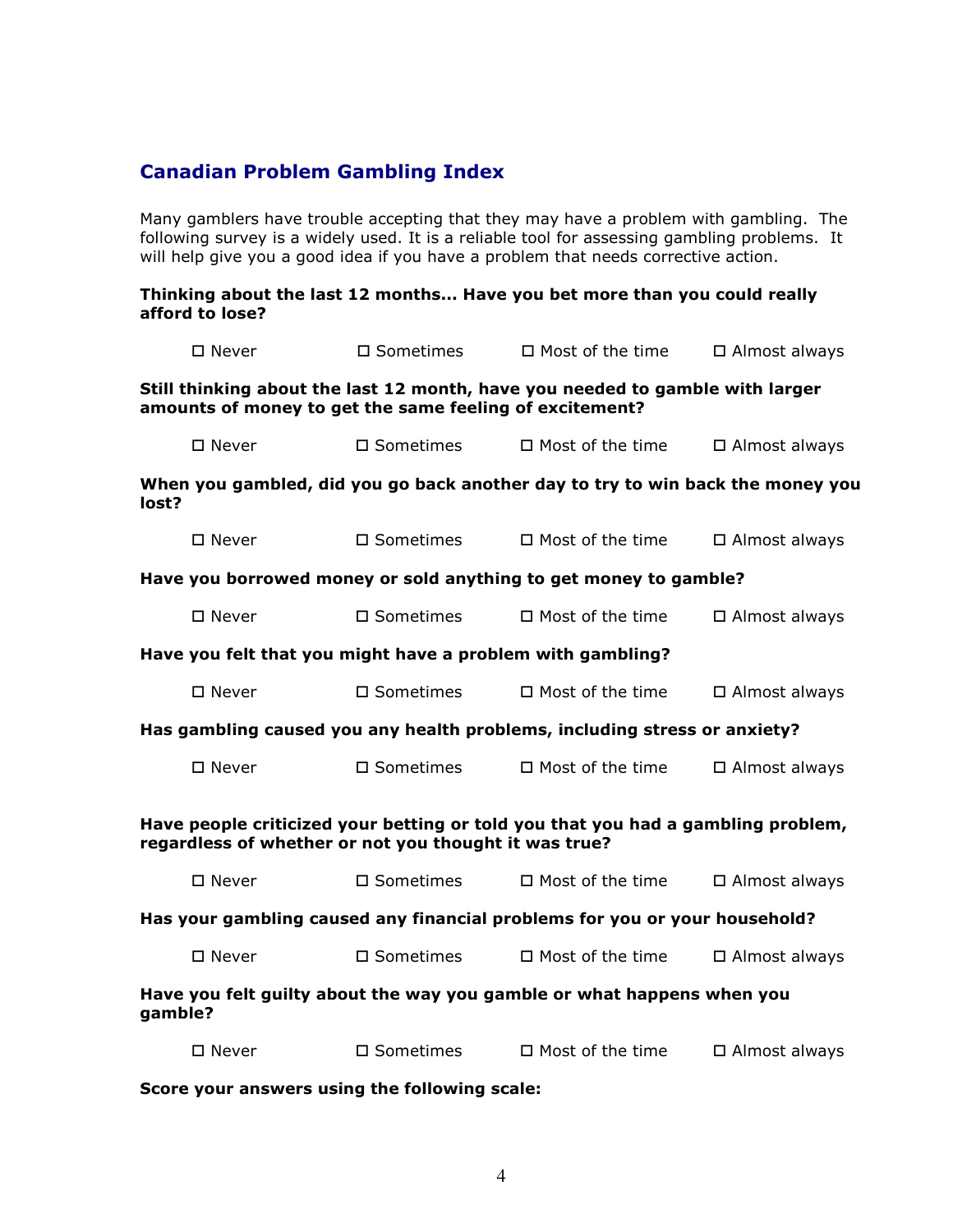Never  $= 0$  points Sometimes  $= 1$  points Most of the time  $= 2$  points Almost always = 3 points

#### Now add up all of your points:

The higher the score the greater the risk that gambling is a problem

| A score of 0         | $=$ Non-problem gambling.                                                                                                                                                                                                                    |
|----------------------|----------------------------------------------------------------------------------------------------------------------------------------------------------------------------------------------------------------------------------------------|
| A score of 1 or 2    | $=$ Low risk gambler and means that the individual is gambling<br>at levels that may or may not be leading to negative<br>consequences.                                                                                                      |
| A score of 3 to 7    | = Moderate risk gambling which has or may lead to negative<br>and indicates a level of risk that should be explored,<br>particularly if the person gambles frequently and/or has three<br>or four of the vulnerability factors listed below. |
| A score of 8 or more | $=$ Problem gambling with negative consequences and a loss of<br>control.                                                                                                                                                                    |

#### Problem gambling

A score between 8 and 27 on the CPGI means that the individual is gambling at levels that are leading to negative consequences. They may have lost control of their gambling behaviour. The higher their score, the heavier their gambling, and the more vulnerability factors they have (see list below), the more severe their problem is likely to be. These individuals should definitely be encouraged to examine their gambling behaviour and its consequences.

#### Some vulnerability factors to consider

- Mistaken beliefs about the odds of winning at gambling
- A 'big win' early in the person's gambling history
- A history of drug, alcohol, gambling or overspending problems
- A family history of drug, alcohol, gambling or overspending problems
- A history of mental health problems, particularly depression, stress or trauma
- Loneliness, chronic boredom or lack of leisure activities
- A habit of using gambling or substances to cope with negative feelings or events
- A tendency toward impulsive behavior
- Financial problems

### Finding Help for Gambling Problems

If you, or someone you care about, are having problems with they're gambling - get help! Across Canada there is free, private and confidential service available to help you sort out what is going on and link you to the information or support you need.